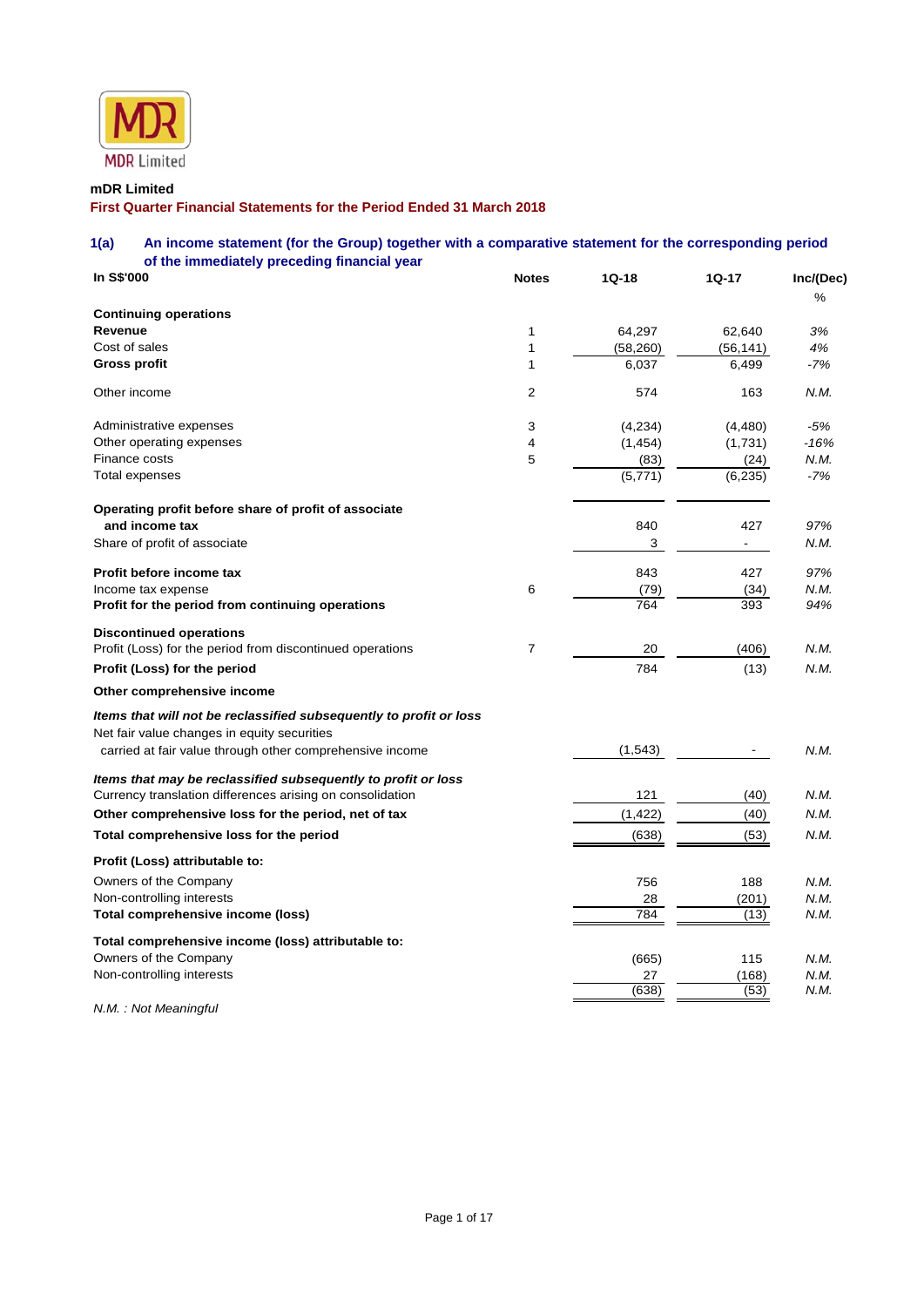# **1(a)(i) Breakdown and explanatory notes to the income statement**

# **Note 1** Revenue, Cost of Sales and Gross Profit

The Group operates in three business segments – After Market Services (AMS), Distribution Management Solutions (DMS) and Digital Inkjet Printing for Out-Of-Home Advertising Solutions (DPAS).

The breakdown of revenue and cost of goods sold and spare parts are as follows:

| In S\$'000                                | $1Q-18$   | $1Q-17$   |
|-------------------------------------------|-----------|-----------|
| Revenue                                   |           |           |
| AMS                                       | 6,386     | 7,932     |
| <b>DMS</b>                                | 56,382    | 53,239    |
| <b>DPAS</b>                               | 1,529     | 1,469     |
|                                           | 64,297    | 62,640    |
| <b>Cost of Goods Sold and Spare Parts</b> |           |           |
| <b>AMS</b>                                | (4,774)   | (6, 257)  |
| <b>DMS</b>                                | (52, 397) | (48, 842) |
| <b>DPAS</b>                               | (1,089)   | (1,042)   |
|                                           | (58, 260) | (56,141)  |
| <b>Gross Profit</b>                       |           |           |
| AMS                                       | 1,612     | 1,675     |
| <b>DMS</b>                                | 3,985     | 4,397     |
| <b>DPAS</b>                               | 440       | 427       |
|                                           | 6,037     | 6,499     |
| GP%                                       |           |           |
| AMS                                       | 25%       | 21%       |
| <b>DMS</b>                                | 7%        | 8%        |
| <b>DPAS</b>                               | 29%       | 29%       |
|                                           | 9%        | 10%       |

# **Note 2** Other income consists of the following:

| In S\$'000              | $1Q-18$ | <b>1Q-17</b>             |  |
|-------------------------|---------|--------------------------|--|
| Interest income         |         |                          |  |
| - Fixed deposits        | 13      | 32                       |  |
| - Loan to a third party | 324     | $\overline{\phantom{a}}$ |  |
| Dividend income         | 89      |                          |  |
| Rental income           | 5       |                          |  |
| Wage credit             | 113     | 121                      |  |
| <b>Others</b>           | 30      | 10                       |  |
|                         | 574     | 163                      |  |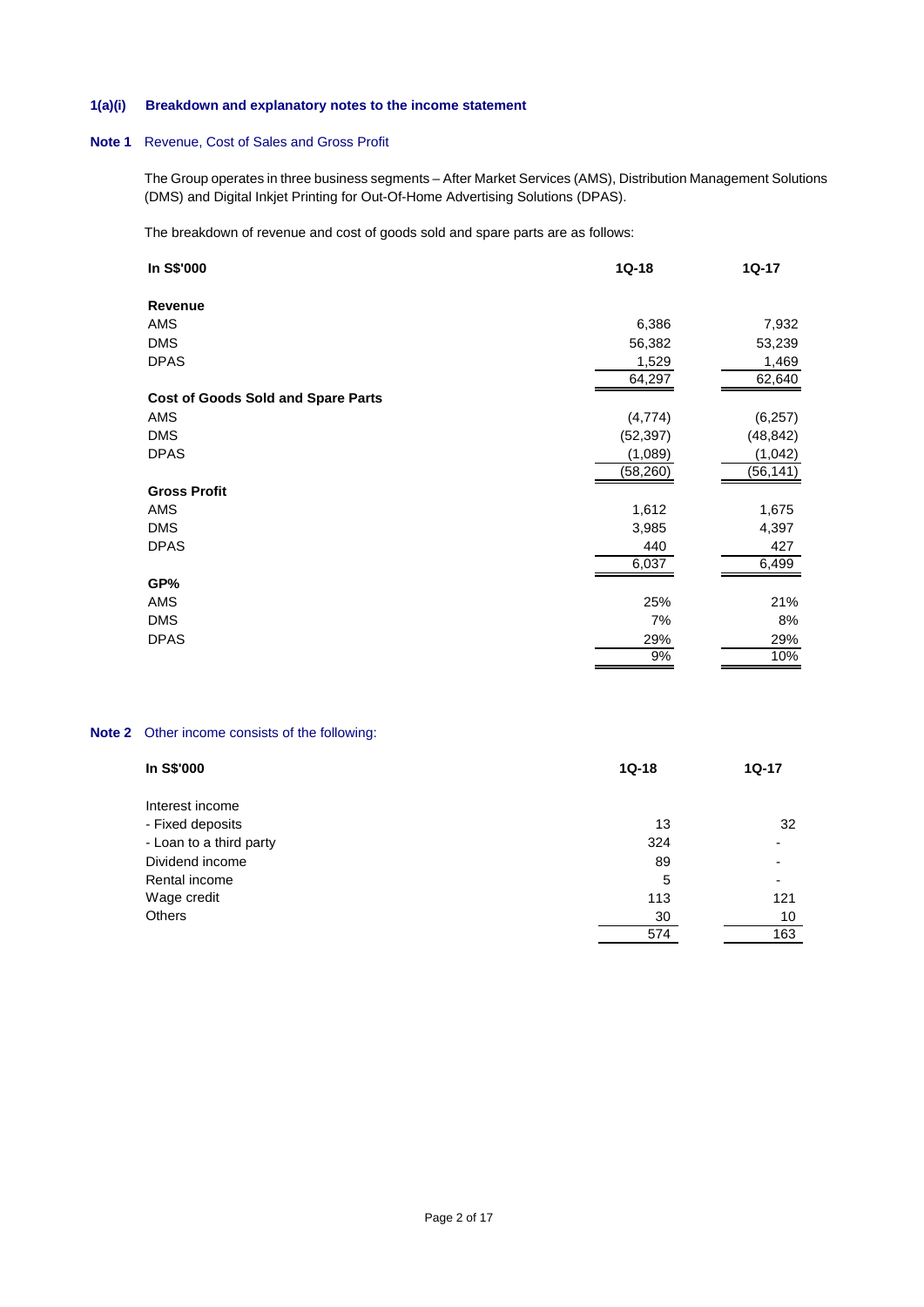# **Note 3** Administrative expenses

The administrative expenses comprise mainly staff cost.

| <b>1Q-17</b> |
|--------------|
|              |
| 1,207        |
| 1,834        |
| 201          |
|              |
| 539          |
| 3,781        |
|              |

 AMS recorded an 19% decline in repair volume in 1Q-18 compared to 1Q-17; as such AMS staff costs had decreased accordingly, due to lower headcount required to support the operations.

## **Note 4** Other operating expenses consist of the following:

| <b>In S\$'000</b>                                      | $1Q-18$ | 1Q-17 |
|--------------------------------------------------------|---------|-------|
| Rental expenses                                        | 1.123   | 1,250 |
| Depreciation expenses                                  | 199     | 174   |
| Plant and equipment written off                        | 17      |       |
| Loss (Gain) on disposal of plant and equipment         |         | (25)  |
| Allowance for (Reversal of) doubtful trade receivables | 3       | (1)   |
| Allowance for inventories                              | 155     | 122   |
| Foreign currency exchange (gain) loss                  | (44)    | 211   |
|                                                        | 1.454   | 1.731 |

Higher allowance for inventories in 1Q-18 was due to a higher stock provision made against its handset inventory.

#### **Note 5** Finance costs

Finance costs comprise interests on finance leases and bank borrowings.

### **Note 6** Income tax expenses

The tax expense provision is calculated for profitable subsidiaries.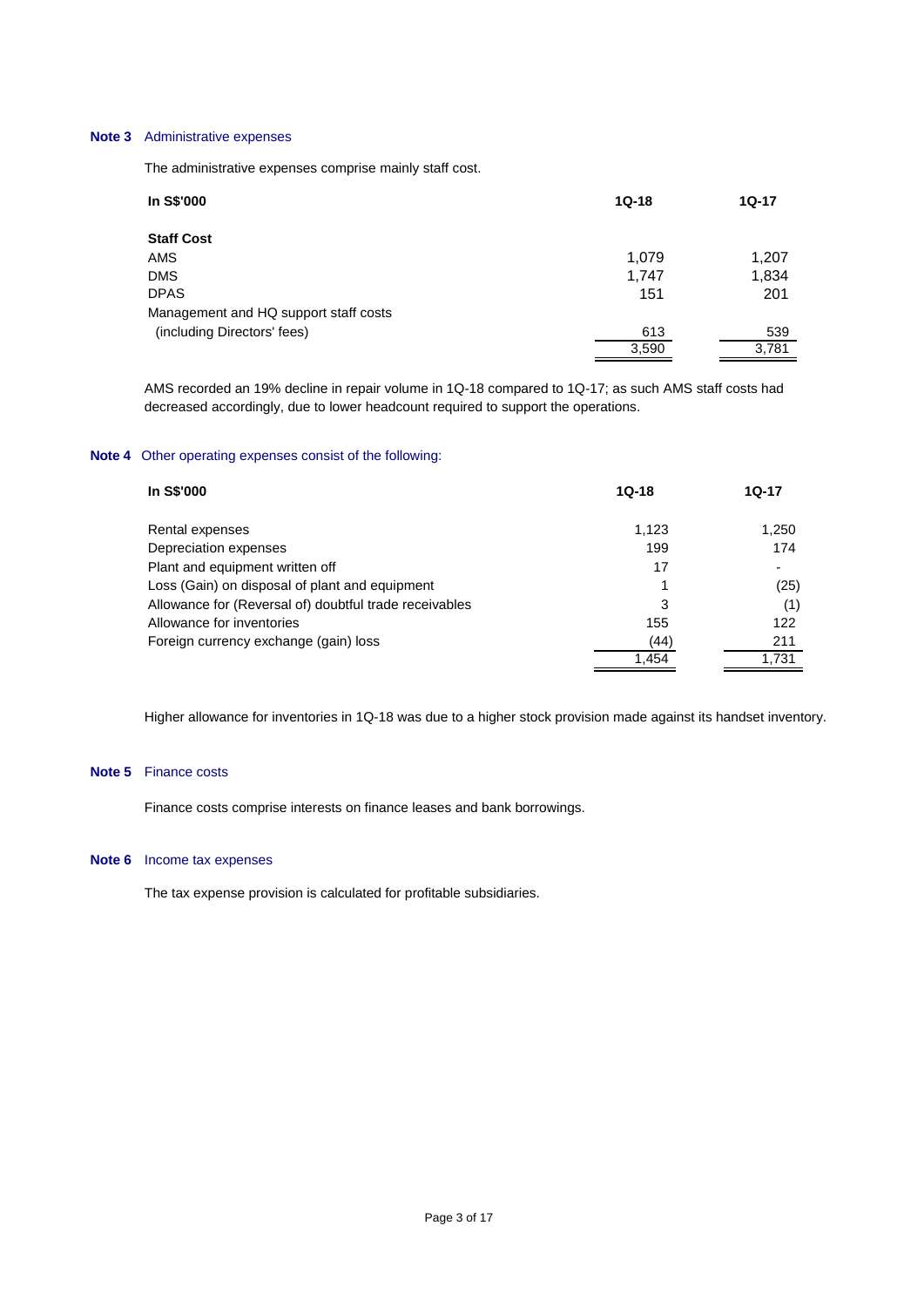# **Note 7** Income statement for discontinued operations

| In S\$'000                                                | $1Q-18$ | $1Q-17$ |
|-----------------------------------------------------------|---------|---------|
| Revenue                                                   |         | 10,239  |
| Cost of sales                                             |         | (9,926) |
| <b>Gross Profit</b>                                       |         | 313     |
| Administrative expenses                                   |         | (374)   |
| Other operating expenses                                  | 20      | (345)   |
| Profit (Loss) before income tax                           | 20      | (406)   |
| Income tax expense                                        |         |         |
| Profit (Loss) for the period from discontinued operations | 20      | (406)   |
| Profit (Loss) attributable to:                            |         |         |
| Owners of the Company                                     | (2)     | (192)   |
| Non-controlling interests                                 | 22      | (214)   |
|                                                           | 20      | (406)   |

 The comparative figures have been re-presented to report separately profit and loss items for continuing and discontinued operations.

 Discontinued operations relate to operations in Myanmar inclusive of MDR Myanmar Co., Ltd, Golden Myanmar Sea Co., Ltd, Pixio Myanmar Co., Ltd and MDR Golden Myanmar Sea Co., Ltd, with the latter 2 entities having ceased their business operations in March 2017.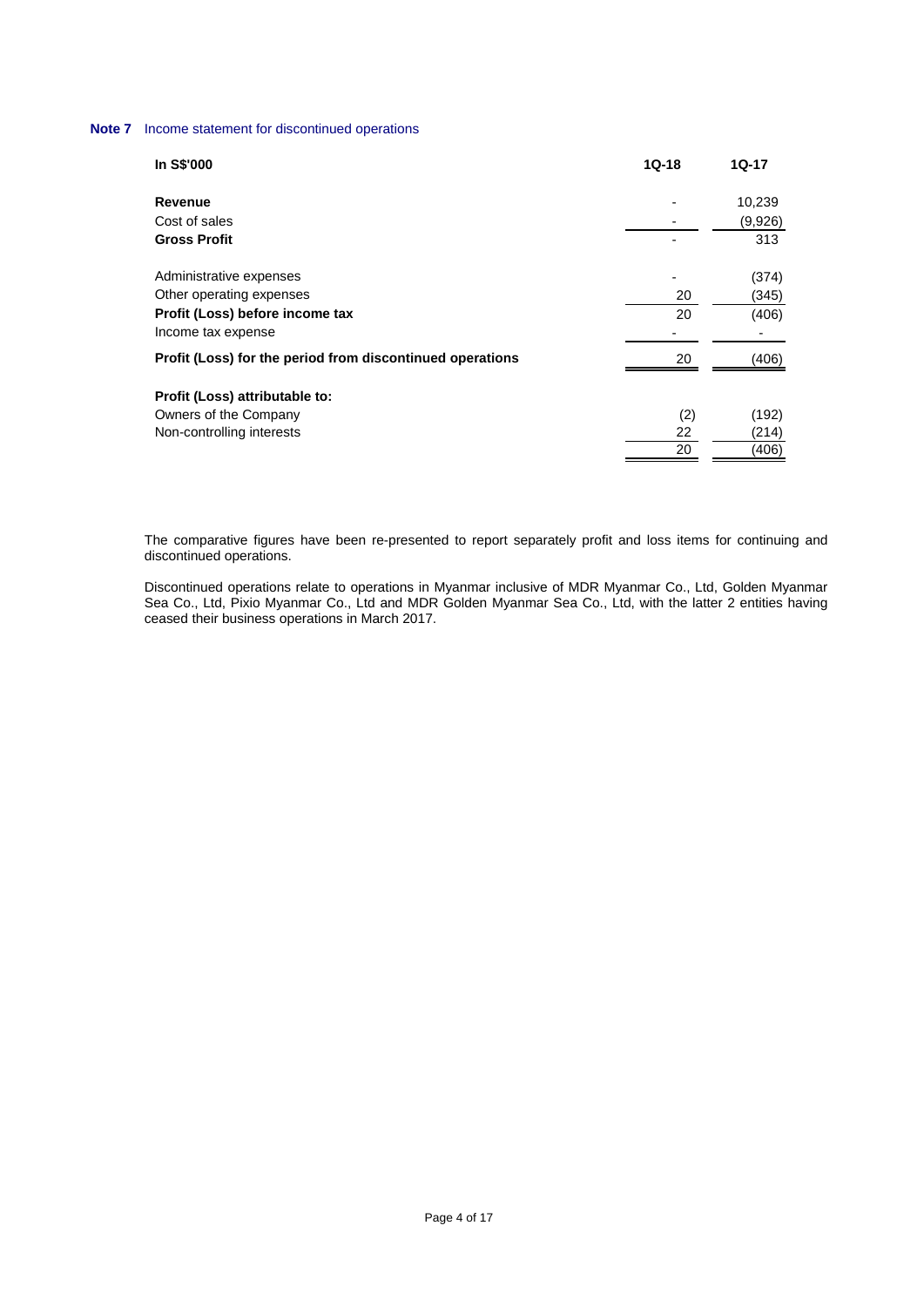### **1(b)(i) Statement of financial position (for the issuer and Group), together with a comparative statement as at the end of the immediately preceding financial year**

|                                                       |              |                 | Group                        |                               | Company         |                 |
|-------------------------------------------------------|--------------|-----------------|------------------------------|-------------------------------|-----------------|-----------------|
| In S\$'000                                            | <b>Notes</b> | 31-Mar-18       | 31-Dec-17<br><b>Restated</b> | $1-Jan-17$<br><b>Restated</b> | 31-Mar-18       | 31-Dec-17       |
| <b>ASSETS</b>                                         |              |                 |                              |                               |                 |                 |
| <b>Current assets</b>                                 |              |                 |                              |                               |                 |                 |
| Cash and bank balances                                |              | 17,643          | 11,579                       | 30,817                        | 5,426           | 3,015           |
| Trade receivables                                     | 1            | 21,171          | 22,230                       | 20,867                        | 2,290           | 2,450           |
| Other receivables and                                 |              |                 |                              |                               |                 |                 |
| prepayments<br>Inventories                            | 2<br>3       | 4,885<br>24,036 | 8,362<br>18,925              | 5,401<br>20,232               | 17,507<br>1,187 | 19,052<br>1,535 |
|                                                       |              |                 |                              |                               |                 |                 |
| <b>Total current assets</b>                           |              | 67,735          | 61,096                       | 77,317                        | 26,410          | 26,052          |
| <b>Non-current assets</b>                             |              |                 |                              |                               |                 |                 |
| Investment in subsidiaries                            |              |                 |                              |                               | 20,835          | 20,835          |
| Investment in an associate                            |              | 27              | 24                           | 14                            |                 |                 |
| Property, plant and<br>equipment                      | 4            | 11,196          | 11,199                       | 4,271                         | 470             | 497             |
| Goodwill                                              |              | 2,798           | 2,798                        | 2,798                         |                 |                 |
| Investment securities                                 | 5            | 11,691          | 13,234                       |                               | 11,691          | 13,234          |
| Cash pledged                                          |              | 1,441           | 1,440                        |                               | 1,400           | 1,400           |
| Other receivables and                                 |              |                 |                              |                               |                 |                 |
| prepayments                                           |              |                 |                              | 839                           |                 |                 |
| <b>Total non-current assets</b>                       |              | 27,153          | 28,695                       | 7,922                         | 34,396          | 35,966          |
| <b>Total assets</b>                                   |              | 94,888          | 89,791                       | 85,239                        | 60,806          | 62,018          |
| <b>Current liabilities</b>                            |              |                 |                              |                               |                 |                 |
| <b>Bank loans</b>                                     | 6            | 5,489           | 5,485                        |                               |                 |                 |
| Trade payables                                        | 7            | 18,024          | 11,868                       | 13,572                        | 1,996           | 1,968           |
| Other payables                                        | 8            | 6,290           | 6,704                        | 7,341                         | 2,051           | 2,159           |
| Current portion of finance<br>leases                  |              | 444             | 461                          | 570                           | 47              | 68              |
| Income tax payable                                    |              | 125             | 69                           | 7                             |                 |                 |
| <b>Total current liabilities</b>                      |              |                 |                              |                               | 4,094           |                 |
|                                                       |              | 30,372          | 24,587                       | 21,490                        |                 | 4,195           |
| <b>Non-current liabilities</b>                        |              |                 |                              |                               |                 |                 |
| <b>Finance leases</b>                                 |              | 586             | 645                          | 991                           | 70              | 74              |
| Deferred tax liabilities                              |              | 450             | 441                          | 118                           |                 |                 |
| <b>Total non-current liabilities</b>                  |              | 1,036           | 1,086                        | 1,109                         | 70              | 74              |
| Capital, reserves and<br>non-controlling<br>interests |              |                 |                              |                               |                 |                 |
| Share capital                                         |              | 153,652         | 153,652                      | 153,652                       | 153,652         | 153,652         |
| Capital reserve                                       |              | (859)           | (859)                        | (859)                         | 22              | 22              |
| Investment revaluation                                |              |                 |                              |                               |                 |                 |
| reserve                                               |              | (3, 393)        | (1,850)                      |                               | (3, 393)        | (1,850)         |
| Property revaluation reserve                          |              | 751             | 751                          |                               |                 |                 |
| Share options reserve<br>Foreign currency translation |              | 145             | 145                          | 311                           | 145             | 145             |
| reserve                                               |              | 209             | 87                           |                               |                 |                 |
| <b>Accumulated losses</b>                             |              | (85, 534)       | (86, 290)                    | (88, 758)                     | (93, 784)       | (94, 220)       |
| <b>Equity attributable to</b>                         |              |                 |                              |                               |                 |                 |
| owners of the Company                                 |              | 64,971          | 65,636                       | 64,346                        | 56,642          | 57,749          |
| Non-controlling interests                             |              | (1, 491)        | (1,518)                      | (1,706)                       |                 |                 |
| <b>Total equity</b>                                   |              | 63,480          | 64,118                       | 62,640                        | 56,642          | 57,749          |
| <b>Total liabilities and equity</b>                   |              | 94,888          | 89,791                       | 85,239                        | 60,806          | 62,018          |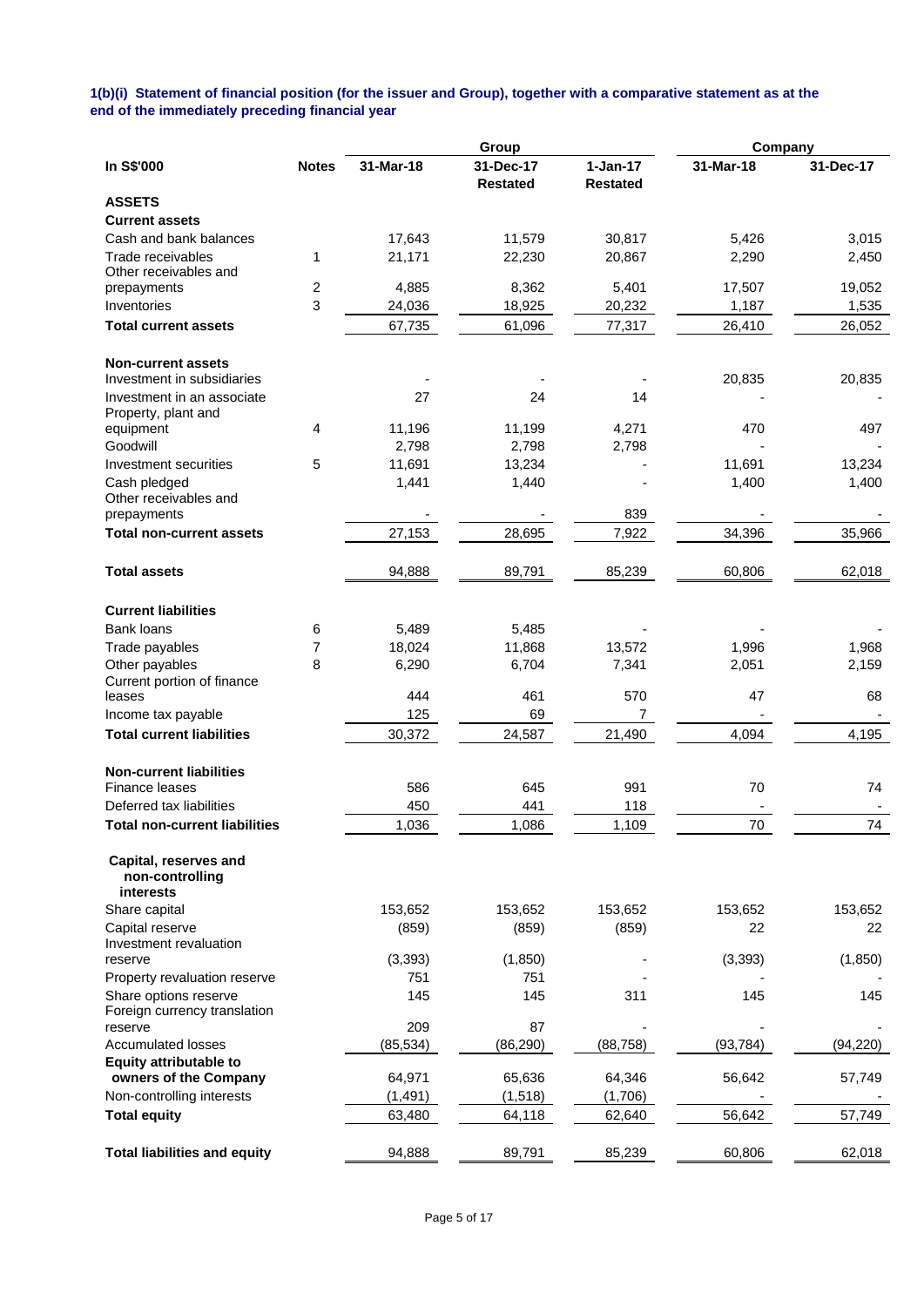## **Notes**

#### **1 Trade receivables**

The Group's trade receivables turnover as at 31 March 2018 is 30 days (31 December 2017: 27 days).

#### **2 Other receivables and prepayments**

The Group's other receivables and prepayments mainly consist of the following:

| S\$'000           | 31-Mar-18 | 31-Dec-17 |
|-------------------|-----------|-----------|
| Rental deposits   | 1.271     | 1.362     |
| Other receivables | 2.317     | 5.752     |
| Prepayments       | 368       | 425       |

Other receivables of \$2.3 million as at 31 March 2018 comprised mainly of \$1.0 million to be received from principals in relation to sell through, advertising and promotion support.

Prepayments of \$0.4 million as at 31 March 2018 comprised mainly of professional fee related to the Rights Cum Warrants exercise of \$0.1 million and prepayments of equipment spare parts, maintenance contract for equipment and for the last 2 months equipment hire purchase instalments, of \$0.1 million for DPAS operation.

## **3 Inventories**

The Group's inventory turnover for the quarter ended 31 March 2018 is 33 days (31 December 2017: 27 days).

 Group inventories as at 31 March 2018 stood at \$24.0 million (31 December 2017: \$18.9 million) with the increase in inventory holding mainly due to the purchase of new handset models to cater for demands of new products that were launched in mid March.

#### **4 Property, plant and equipment**

 Property, plant and equipment as at 31 March 2018 mainly pertain to leasehold land and building of \$7.8 million in Malaysia for DPAS operation.

### **5 Investment securities**

Investment securities pertain to the investment in marketable securities.

## **6 Bank loans**

Bank loans comprised mainly of bank loans secured for the financing of new property in Malaysia for DPAS operations.

## **7 Trade payables**

The Group's trade payables turnover as at 31 March 2018 is 23 days (31 December 2017: 18 days).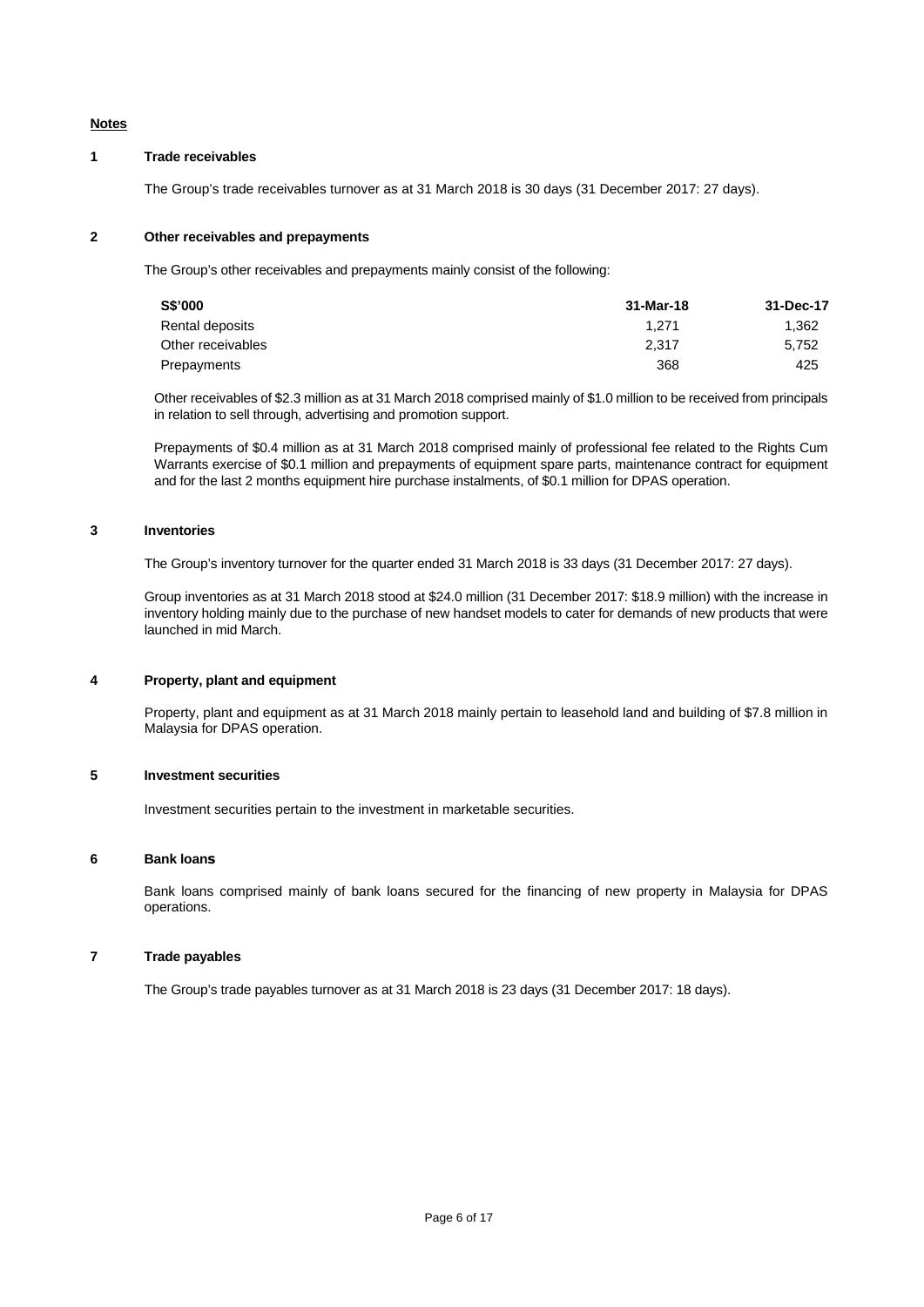# **8 Other payables**

The Group's other payables mainly consist of the following:

| <b>S\$'000</b>                                                | 31-Mar-18 | 31-Dec-17 |
|---------------------------------------------------------------|-----------|-----------|
| Advertising, promotion and sell through funds from principals | 1.580     | 1.568     |
| Accrued staff costs                                           | 865       | 1.078     |
| Other accrued operating expenses                              | 790       | 717       |

# **1(b)(ii) Aggregate amount of Group's borrowings and debt securities**

#### **Amount repayable in one year or less, or on demand**

| As at 31-Mar-18     |                       | As at 31-Dec-17     |                       |
|---------------------|-----------------------|---------------------|-----------------------|
| Secured<br>(\$'000' | Unsecured<br>(\$'000) | Secured<br>(\$'000) | Unsecured<br>(\$'000) |
| 5.933               | -                     | 5.946               | ۰                     |

### **Amount repayable after one year**

|                     | As at 31-Mar-18       | As at 31-Dec-17     |                       |
|---------------------|-----------------------|---------------------|-----------------------|
| Secured<br>(\$'000' | Unsecured<br>(\$'000) | Secured<br>(\$'000) | Unsecured<br>(\$'000) |
| 586                 |                       | 645                 | -                     |

### **Details of collateral**

The secured borrowings comprise of outstanding finance lease of \$1.0 million on certain motor vehicles and machinery, and bank loans of \$5.5 million secured against fixed deposits and an open legal mortgage over a commercial property in Malaysia.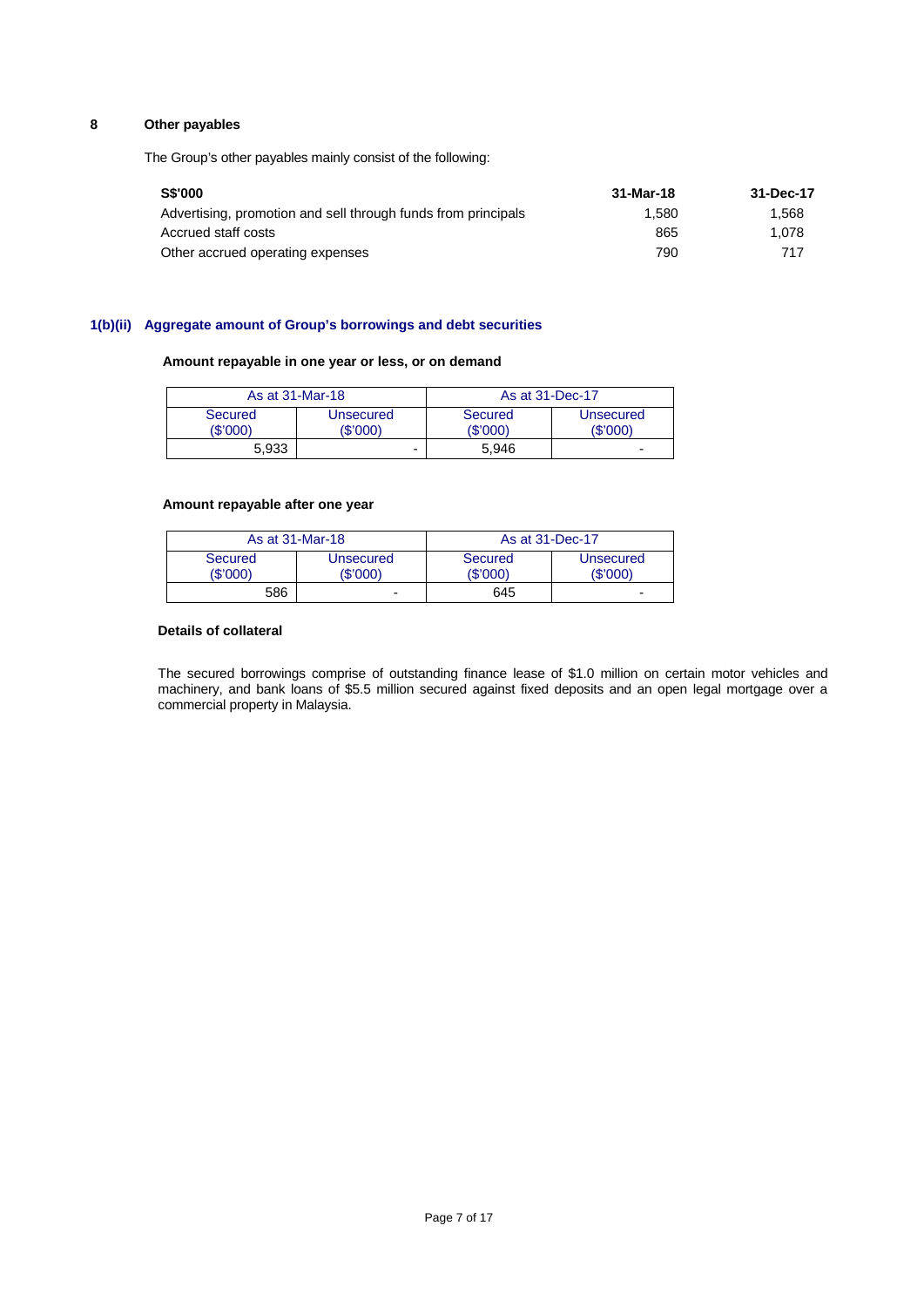# **1(c) A statement of cash flows (for the Group), together with a comparative statement for the corresponding period of the immediately preceding financial year**

| <b>In S\$'000</b>                                          | $1Q-18$        | 1Q-17    |
|------------------------------------------------------------|----------------|----------|
| <b>Operating activities</b>                                |                |          |
| Profit before income tax from continuing business          | 843            | 427      |
| Profit (Loss) before income tax from discontinued business | 20             | (406)    |
|                                                            | 863            | 21       |
| Adjustments for:                                           |                |          |
| Depreciation expense                                       | 399            | 383      |
| Interest expense                                           | 83             | 24       |
| Interest income from fixed deposits                        | (13)           | (32)     |
| Interest income from loan to a third party                 | (324)          |          |
| Dividend income                                            | (89)           |          |
| Allowance for doubtful trade receivables                   | 3              | 81       |
| Loss (Gain) on disposal of plant and equipment             | 1              | (67)     |
| Plant and equipment written off                            | 17             | 56       |
| Provision for closure costs                                |                | 198      |
| Allowance for inventories                                  | 155            | 102      |
| Share of profit of an associate                            | (3)            |          |
| Net foreign exchange loss                                  | 61             | 84       |
| Operating cash flows before movements in working capital   | 1,153          | 850      |
| Trade receivables                                          | 1,056          | 5,995    |
| Other receivables and prepayments                          | 17             | 405      |
| Inventories                                                | (5,266)        | 1,699    |
| Trade payables                                             | 6,156          | (4,205)  |
| Other payables                                             | (414)          | (23)     |
| Cash generated from operations                             | 2,702          | 4,721    |
| Interest received                                          | (57)           | 32       |
| Income tax refund                                          | 13             | 375      |
| Net cash generated from operating activities               | 2,658          | 5,128    |
| <b>Investing activities</b>                                |                |          |
| Proceeds from disposal of plant and equipment              | $\overline{2}$ | 394      |
| Purchase of plant and equipment                            | (187)          | (5, 775) |
| Interest received from loan to a third party               | 227            |          |
| Dividend income from investment securities                 | 89             |          |
| Repayment of loan from a third party                       | 3,600          |          |
| Net cash generated from (used in) investing activities     | 3,731          | (5, 381) |
|                                                            |                |          |
| <b>Financing activities</b>                                |                |          |
| Interest paid                                              | (83)           | (24)     |
| Cash pledged                                               |                | (1,400)  |
| Repayment of obligations under finance leases              | (101)          | (140)    |
| Proceeds from bank borrowings                              |                | 5,684    |
| Repayment of bank borrowings                               | (141)          | (44)     |
| Net cash (used in) generated from financing activities     | (325)          | 4,076    |
| Net increase in cash and cash equivalents                  | 6,064          | 3,823    |
| Cash and cash equivalents at beginning of period           | 11,579         | 30,778   |
| Cash and cash equivalents at end of period (Note A)        | 17,643         | 34,601   |
|                                                            |                |          |

**A. Cash and cash equivalent at end of period comprise of:** 

| In S\$'000                | $1Q-18$      | $1Q-17$ |
|---------------------------|--------------|---------|
| Cash                      | 19.084       | 36,039  |
| Less: Cash pledged        | (1.441)      | (1,438) |
| Cash and cash equivalents | 17.643       | 34,601  |
|                           | Page 8 of 17 |         |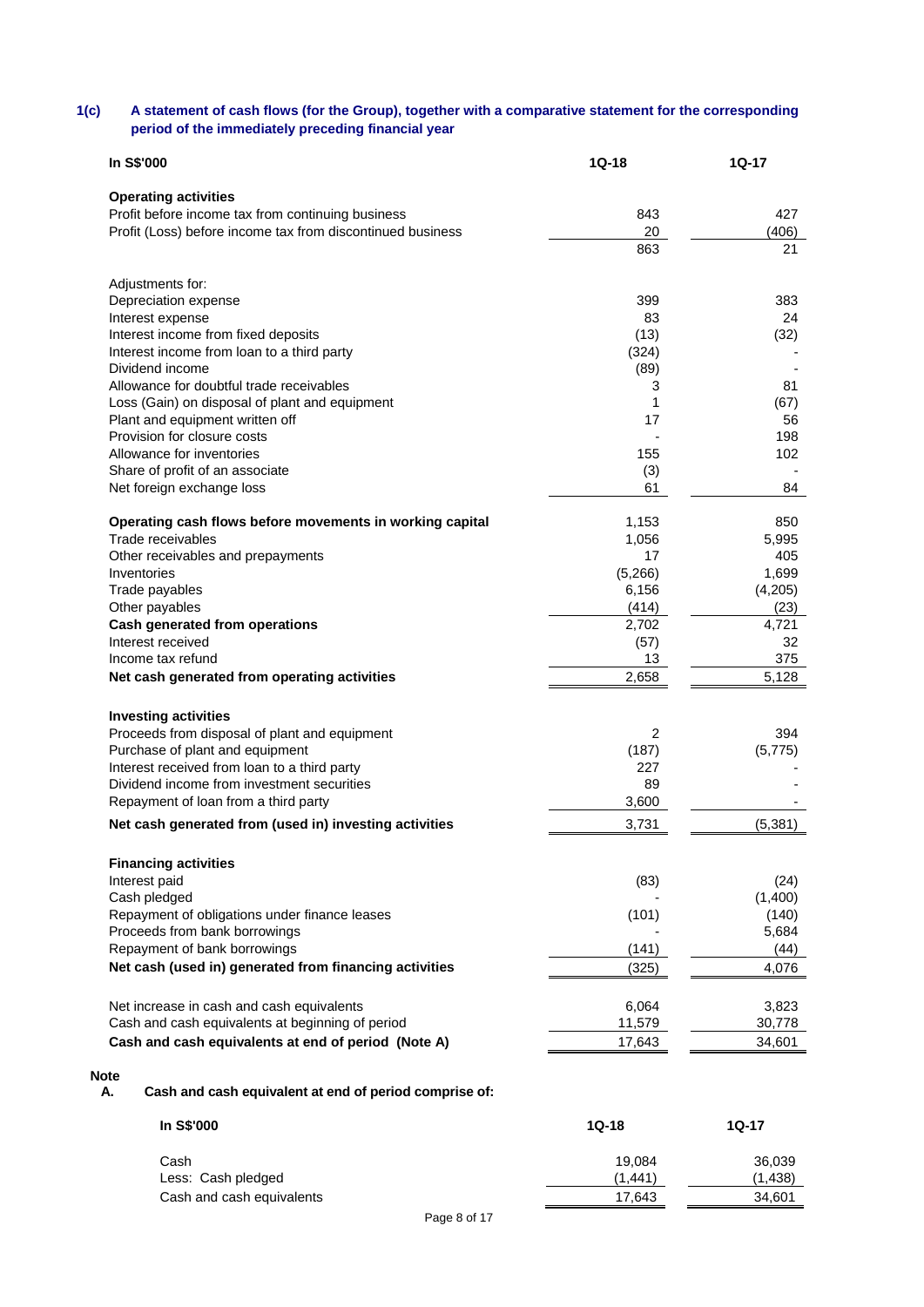**1(d)(i) A statement (for the issuer and Group) showing either (i) all changes in equity or (ii) changes in equity other than those arising from capitalisation issues and distributions to shareholders, together with a comparative statement for the corresponding period of the immediately preceding financial year** 

| In S\$'000<br>Group                                     | Share<br>capital | Capital<br>reserve | Investment<br>revaluation<br>reserve | Property<br>revaluation<br>reserve | <b>Share</b><br>options<br>reserve | Currency<br>translation<br>reserve | Accumulated<br>losses | <b>Attributable</b><br>to equity holders<br>of the Company | Non-controlling<br>interests | Total    |
|---------------------------------------------------------|------------------|--------------------|--------------------------------------|------------------------------------|------------------------------------|------------------------------------|-----------------------|------------------------------------------------------------|------------------------------|----------|
| Balance as at 31 December 2017                          | 153,652          | (859)              | (1, 850)                             | 751                                | 145                                | (738)                              | (85, 465)             | 65,636                                                     | (1,518)                      | 64,118   |
| Adoption of the SFRS (I)                                |                  |                    |                                      |                                    |                                    | 825                                | (825)                 |                                                            |                              |          |
| Balance as at 1 January 2018                            | 153,652          | (859)              | (1, 850)                             | 751                                | 145                                | 87                                 | (86, 290)             | 65,636                                                     | (1, 518)                     | 64,118   |
| Total comprehensive income (loss) for the period        |                  |                    |                                      |                                    |                                    |                                    |                       |                                                            |                              |          |
| Profit for the period                                   |                  |                    |                                      |                                    |                                    |                                    | 756                   | 756                                                        | 28                           | 784      |
| Other comprehensive (loss) income for the period        |                  |                    | (1, 543)                             |                                    |                                    | 122                                |                       | (1, 421)                                                   | (1)                          | (1, 422) |
| Total                                                   |                  |                    | (1, 543)                             |                                    |                                    | 122                                | 756                   | (665)                                                      | 27                           | (638)    |
| Balance as at 31 March 2018                             | 153,652          | (859)              | (3, 393)                             | 751                                | 145                                | 209                                | (85, 534)             | 64,971                                                     | (1, 491)                     | 63,480   |
| Balance as at 31 December 2016                          | 153,652          | (859)              |                                      |                                    | 311                                | (825)                              | (87, 933)             | 64,346                                                     | (1,706)                      | 62,640   |
| Adoption of the SFRS (I)                                |                  |                    |                                      |                                    |                                    | 825                                | (825)                 |                                                            |                              |          |
| Balance as at 1 January 2017                            | 153,652          | (859)              |                                      |                                    | 311                                | $\overline{\phantom{a}}$           | (88, 758)             | 64,346                                                     | (1,706)                      | 62,640   |
| Total comprehensive income (loss) for the period        |                  |                    |                                      |                                    |                                    |                                    |                       |                                                            |                              |          |
| (Loss) Profit for the period                            |                  |                    |                                      |                                    |                                    |                                    | 188                   | 188                                                        | (201)                        | (13)     |
| Other comprehensive income for the period               |                  |                    |                                      |                                    |                                    | (73)                               |                       | (73)                                                       | 33                           | (40)     |
| Total                                                   |                  |                    |                                      |                                    |                                    | (73)                               | 188                   | 115                                                        | (168)                        | (53)     |
| Transactions with owners, recognised directly in equity |                  |                    |                                      |                                    |                                    |                                    |                       |                                                            |                              |          |
| Transfer between reserves upon expiry of share options  |                  |                    |                                      |                                    | (21)                               |                                    | 21                    |                                                            |                              |          |
| Total                                                   |                  |                    |                                      |                                    | (21)                               |                                    | 21                    |                                                            |                              |          |
| Balance as at 31 March 2017                             | 153,652          | (859)              |                                      | $\blacksquare$                     | 290                                | (73)                               | (88, 549)             | 64,461                                                     | (1, 874)                     | 62,587   |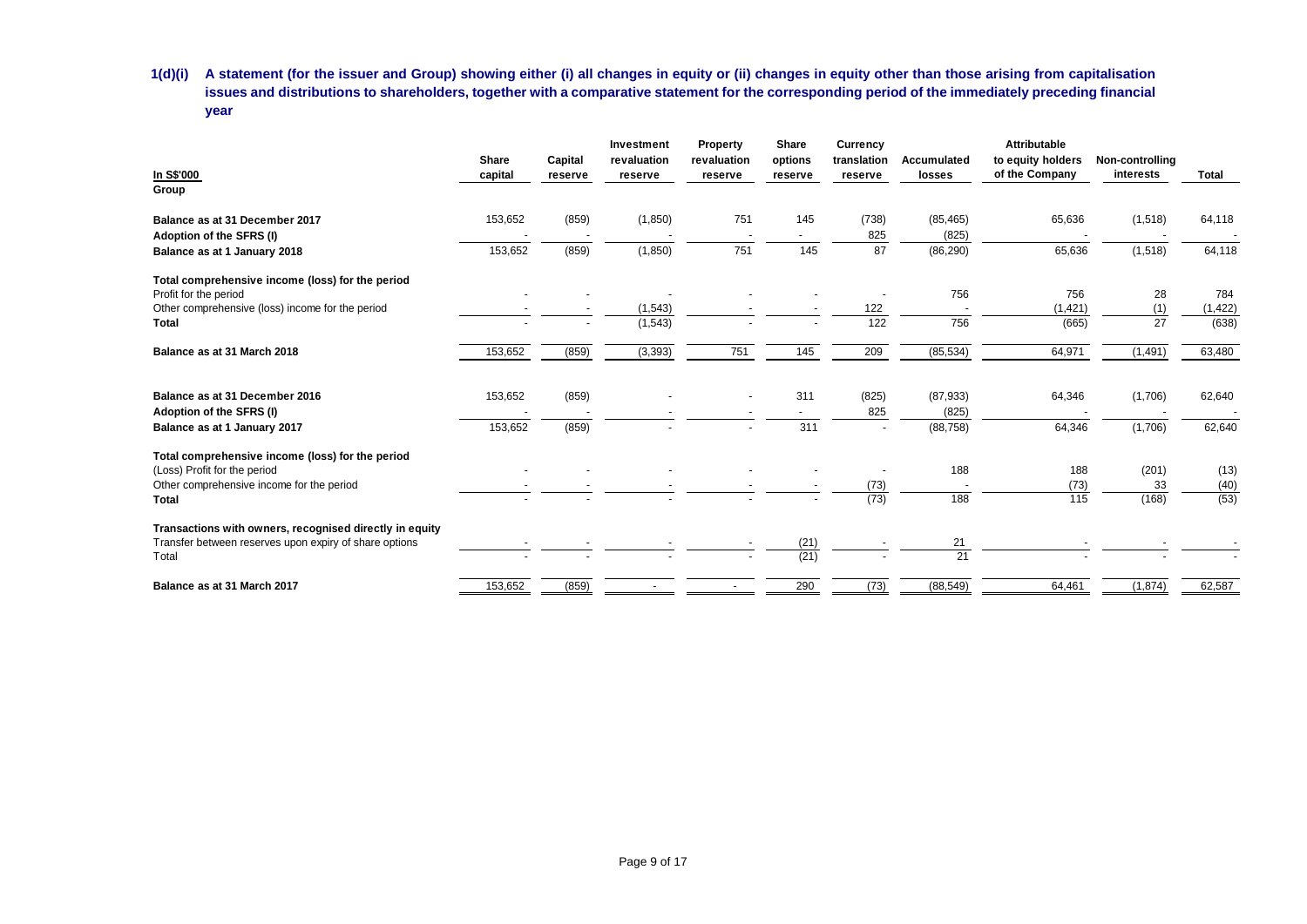| In S\$'000<br>Company                                                     | Share<br>capital | Capital<br>reserve | Investment<br>revaluation<br>reserve | Share<br>options<br>reserve | Accumulated<br>losses | Total    |
|---------------------------------------------------------------------------|------------------|--------------------|--------------------------------------|-----------------------------|-----------------------|----------|
| Balance as at 1 January 2018                                              | 153,652          | 22                 | (1,850)                              | 145                         | (94, 220)             | 57,749   |
| Total comprehensive income (loss) for the period                          |                  |                    |                                      |                             |                       |          |
| Profit for the period                                                     |                  |                    |                                      |                             | 436                   | 436      |
| Other comprehensive loss for the period                                   |                  |                    | (1,543)                              |                             |                       | (1, 543) |
|                                                                           |                  |                    | (1, 543)                             |                             | 436                   | (1, 107) |
| Balance as at 31 March 2018                                               | 153,652          | $\overline{22}$    | (3, 393)                             | 145                         | (93, 784)             | 56,642   |
| Balance as at 1 January 2017                                              | 153,652          | 22                 |                                      | 311                         | (94, 872)             | 59,113   |
| Loss for the period, representing total comprehensive loss for the period |                  |                    |                                      |                             | (485)                 | (485)    |
| Transactions with owners, recognised directly in equity                   |                  |                    |                                      |                             |                       |          |
| Transfer between reserves upon expiry of share options                    |                  |                    |                                      | (21)                        | 21                    |          |
| Total                                                                     |                  |                    |                                      | (21)                        | 21                    |          |
| Balance as at 31 March 2017                                               | 153,652          | 22                 |                                      | 290                         | (95, 336)             | 58,628   |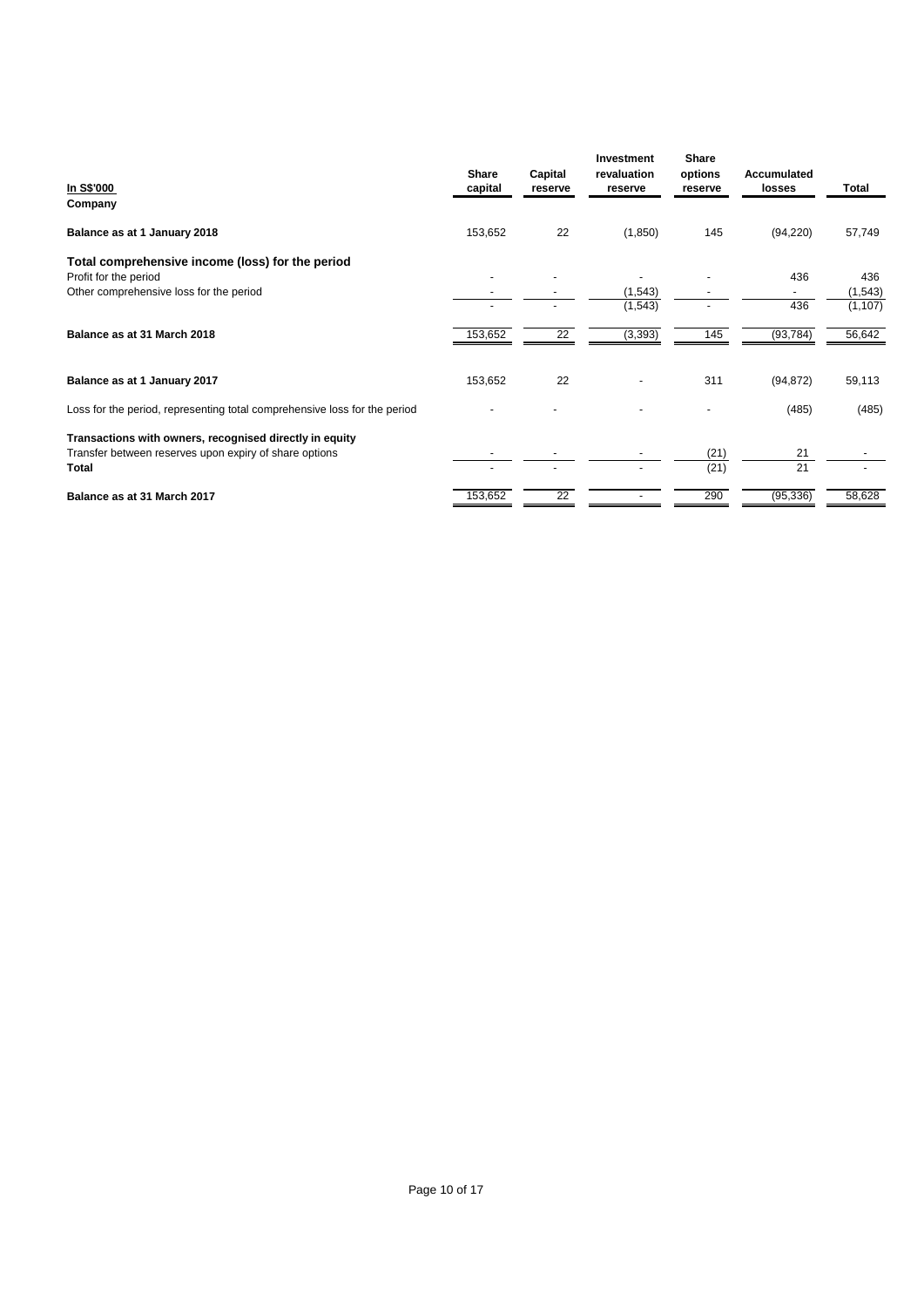**1(d)(ii) Details of any changes in the Company's share capital arising from rights issue, bonus issue, share buybacks, exercise of share options or warrants, conversion of other issues of equity securities, issue of shares for cash or as consideration for acquisition or for any other purpose since the end of the previous period reported on. State also the number of shares that may be issued on conversion of all the outstanding convertibles as at the end of the current financial period reported on and as at the end of the corresponding period of the immediately preceding financial year** 

#### **Issued Share Capital**

There were no movements in the Company's issued share capital for the quarter ended 31 March 2018 and 31 March 2017.

As at 31 March 2018, the Company's issued and paid-up capital was \$153,652,141 (Q1-17: \$153,652,141) divided into 12,528,241,084 (Q1-17: 12,528,241,084) shares.

#### **Share options**

The Company had a share option scheme known as mDR Limited Share Option Scheme 2003 which was approved by members of the Company at the Extraordinary General Meeting held on 13 January 2003. The Scheme expired on 12 January 2013. Upon expiration of the Scheme, no further share option can be granted but the provisions of the Scheme will remain in full force and effect in respect of any share options granted prior to the expiration but not exercised at the time of expiration.

At 31 March 2018, there were 7,300,000 (31 March 2017: 32,605,000) outstanding share options which would entitle the holders to subscribe for a total of 7,300,000 (31 March 2017: 32,605,000) ordinary shares. If exercised, these share options represent approximately 0.06% of the share capital consisting of 12,528,241,084 issued shares at 31 March 2018.

### **1(d)(iii) To show the total number of issued shares excluding treasury shares as at the end of the current financial period and as at the end of the immediately preceding year.**

|                    | <b>Number of ordinary shares</b> |                |  |  |
|--------------------|----------------------------------|----------------|--|--|
|                    | 31-Mar-18                        | 31-Dec-17      |  |  |
| Issued and paid up | 12,528,241,084                   | 12,528,241,084 |  |  |

**1(d)(iv) A statement showing all sales, transfers, disposal, cancellation and/or use of treasury shares as at the end of the current financial period reported on.** 

Not applicable

#### **2. Whether the figures have been audited, or reviewed and in accordance with which standard**

The figures have not been audited or reviewed by the auditors of the Company.

#### **3. Where the figures have been audited or reviewed, the auditors' report (including any qualifications or emphasis of matter)**

Not applicable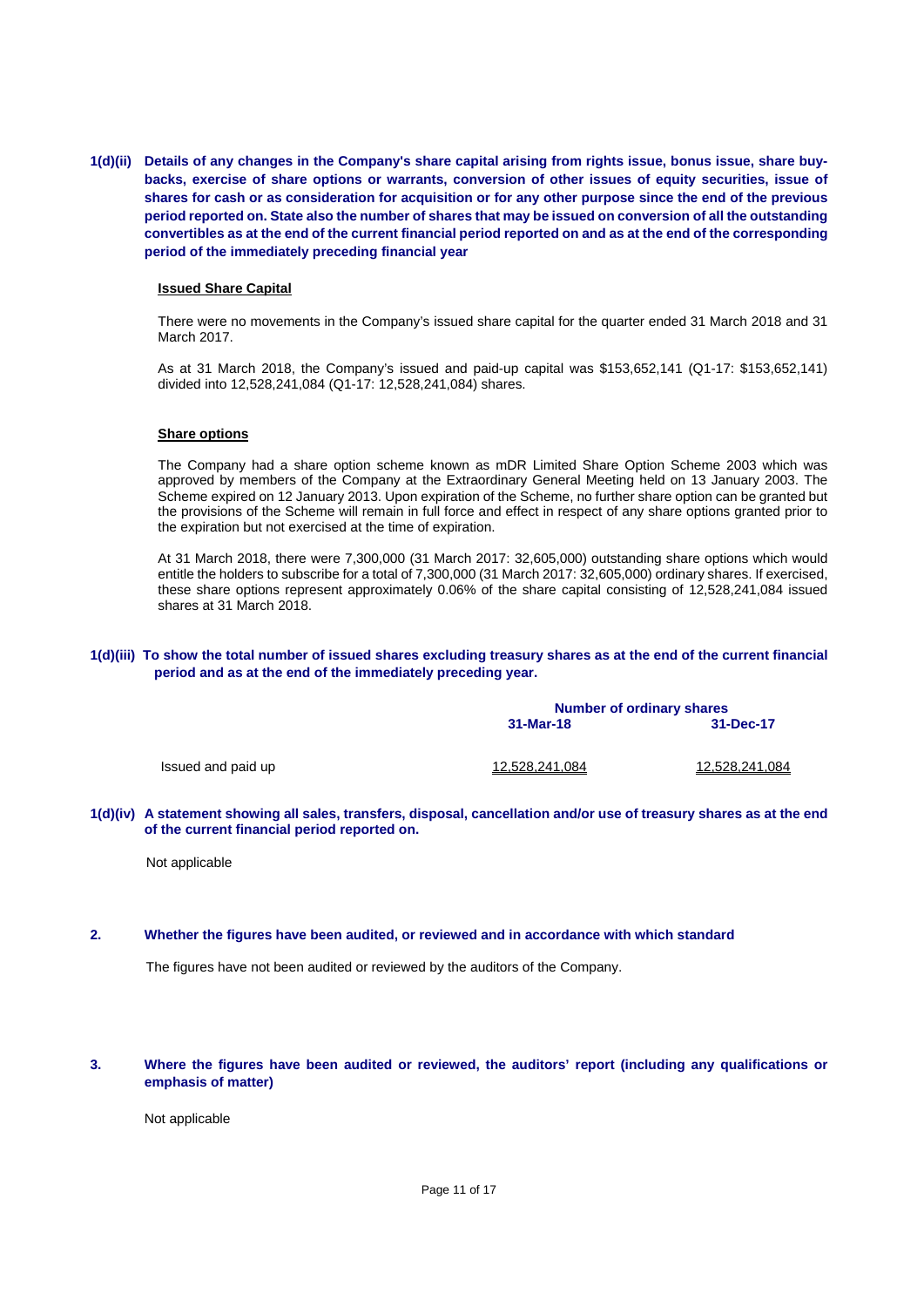## **4. Whether the same accounting policies and methods of computation as in the issuer's most recently audited annual financial statements have been applied**

The Group has applied the same accounting policies and methods of computation in the financial statements for the current financial period as compared with those used in the audited financial statements for the financial year ended 31 December 2017 except as explained in Note 5 below.

# **5. If there are any changes in the accounting policies and methods of computation, including any required by an accounting standard, what has changed, as well as the reasons for, and the effect of, the change**

In December 2017, the Accounting Standards Council (ASC) has issued a new financial reporting framework – Singapore Financial Reporting Standards (International) (SFRS (I)), which is to be adopted by Singaporeincorporated companies listed on the Singapore Exchange (SGX), for annual periods beginning on or after 1 January 2018. SFRS (I) is identical to the International Financial Reporting Standards (IFRS) as issued by the International Accounting Standards Board (IASB).

The Group has adopted the new financial reporting framework on 1 January 2018. The impact arising from the adoption of SFRS (I) on the Group's financial statements are set out as follow:

#### *Application of SFRS (I) 1 First-time Adoption of Singapore Financial Reporting Standards (International)*

The Group is required to apply retrospectively all SFRS (I) effective at end of the first SFRS (I) reporting period (financial quarter ended 31 March 2018), subject to the mandatory exceptions and optional exemptions under SFRS (I) 1. The Group has elected the option to reset the foreign currency translation reserve to zero as at date of transition to SFRS (I) on 1 January 2017. As a result, foreign currency translation reserve as at 1 January 2017 of S\$825,000 has been reclassified to accumulated losses.

The line items on the Group's financial statements that have been adjusted from the adoption of SFRS (I) as described above are summarized below:

|                                      | As<br>previously<br>reported | <b>Adjustments</b> | As<br>restated |
|--------------------------------------|------------------------------|--------------------|----------------|
|                                      | \$'000                       | \$'000             | \$'000         |
| <b>Balance Sheet</b>                 |                              |                    |                |
| As at 1 January 2017                 |                              |                    |                |
| <b>Equity</b>                        |                              |                    |                |
| Foreign currency translation reserve | (825)                        | 825                |                |
| <b>Accumulated losses</b>            | (87,933)                     | (825)              | (88,758)       |
| As at 31 December 2017               |                              |                    |                |
| <b>Equity</b>                        |                              |                    |                |
| Foreign currency translation reserve | (738)                        | 825                | 87             |
| <b>Accumulated losses</b>            | (85, 465)                    | (825)              | (86,290)       |

In addition, the Group has adopted the following new SFRS (I), amendments and interpretations of SFRS (I) which took effect from financial period beginning 1 January2018:

- SFRS (I) 15 *Revenue from Contracts with Customers* 

Except for SFRS(I) 1 as disclosed above, the adoption of SFRS(I) 15, amendments and interpretations of SFRS(I) 15 did not have any significant impact on the financial statements of the Group.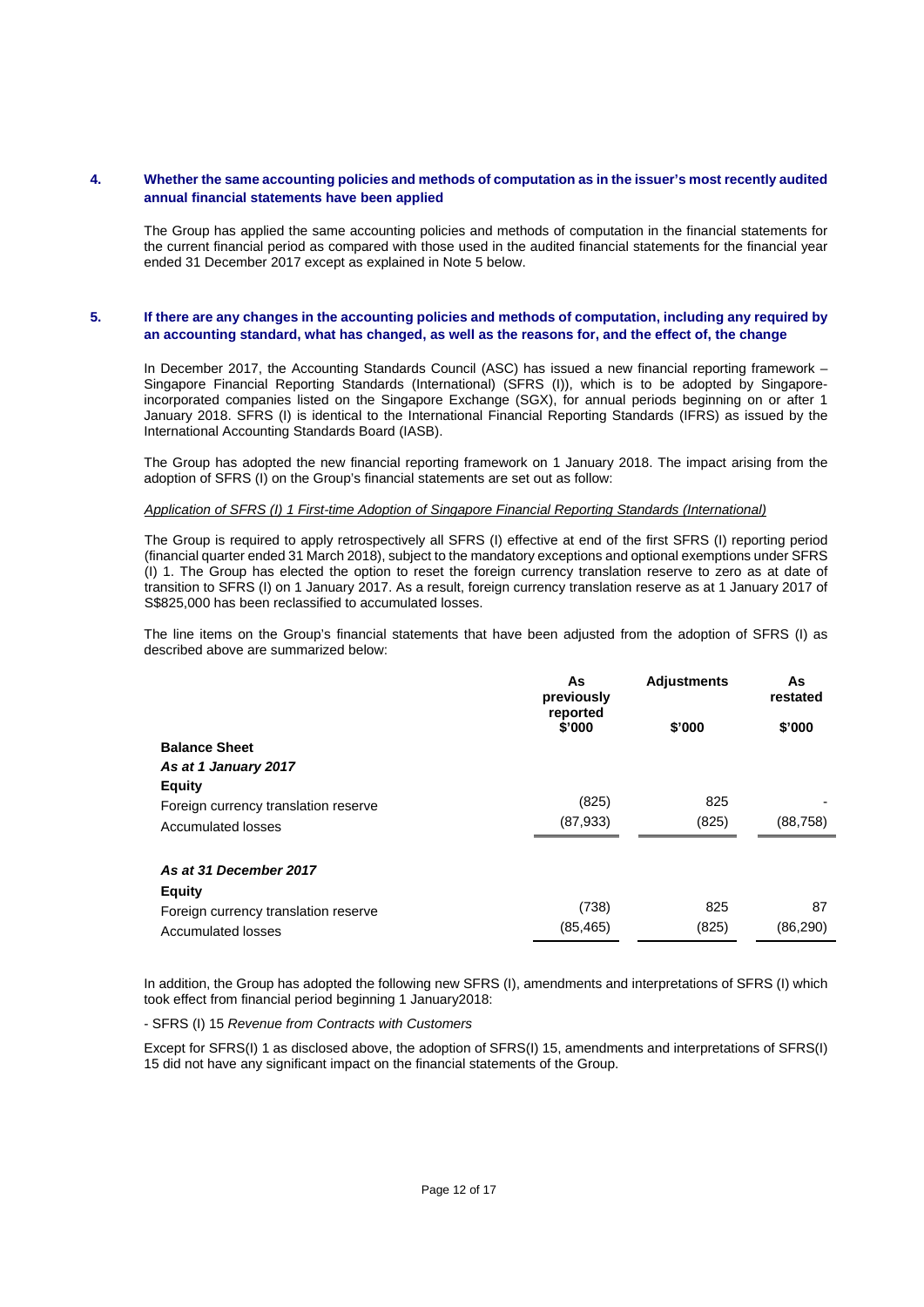# **6. Earnings per ordinary share of the Group for the current period reported on and the corresponding period of the immediately preceding financial year, after deducting any provision for preference dividends**

| Earnings (Losses) per ordinary share<br>(based on consolidated net profit (loss) attributable to equity holders<br>of the Company) | $10 - 18$<br>cents | 1Q-17<br>cents |
|------------------------------------------------------------------------------------------------------------------------------------|--------------------|----------------|
| From continuing and discontinued operations:                                                                                       |                    |                |
| - Basic                                                                                                                            | 0.006              | 0.002          |
| - Fully diluted                                                                                                                    | 0.006              | 0.002          |
| From continuing operations:<br>- Basic<br>- Fully diluted                                                                          | 0.006<br>0.006     | 0.003<br>0.003 |
|                                                                                                                                    |                    |                |
| From discontinued operations:                                                                                                      |                    |                |
| - Basic                                                                                                                            | N.M.               | (0.001)        |
| - Fully diluted                                                                                                                    | N.M.               | (0.001)        |

Basic earnings per ordinary share is computed based on the weighted average number of shares in issue during the period of 12,528,241,084 (1Q-17: 12,528,241,084).

 In 1Q-18, fully diluted earnings per ordinary share is computed based on the weighted average number of shares during the period adjusted for the effect of all potential dilutive ordinary shares of 12,528,241,084.

In 1Q-17 and 1Q-18, the share options were antidilutive and hence disregarded in the calculation of diluted earnings (losses) per share.

# **7. Net asset value (for the issuer and Group) per ordinary share based on issued share capital of the issuer at the end of the (a) current period reported on and (b) immediately preceding financial year**

|                             | Group        |              | Company   |              |  |
|-----------------------------|--------------|--------------|-----------|--------------|--|
|                             | 31-Mar-18    | 31-Dec-17    | 31-Mar-18 | 31-Dec-17    |  |
|                             | <b>Cents</b> | <b>Cents</b> | Cents     | <b>Cents</b> |  |
| Net Asset Value ("NAV") per |              |              |           |              |  |
| share                       | 0.52         | 0.52         | 0.45      | 0.46         |  |

The NAV per share as at 31 March 2018 is calculated based on 12,528,241,084 (31 December 2017: 12,528,241,084) ordinary shares.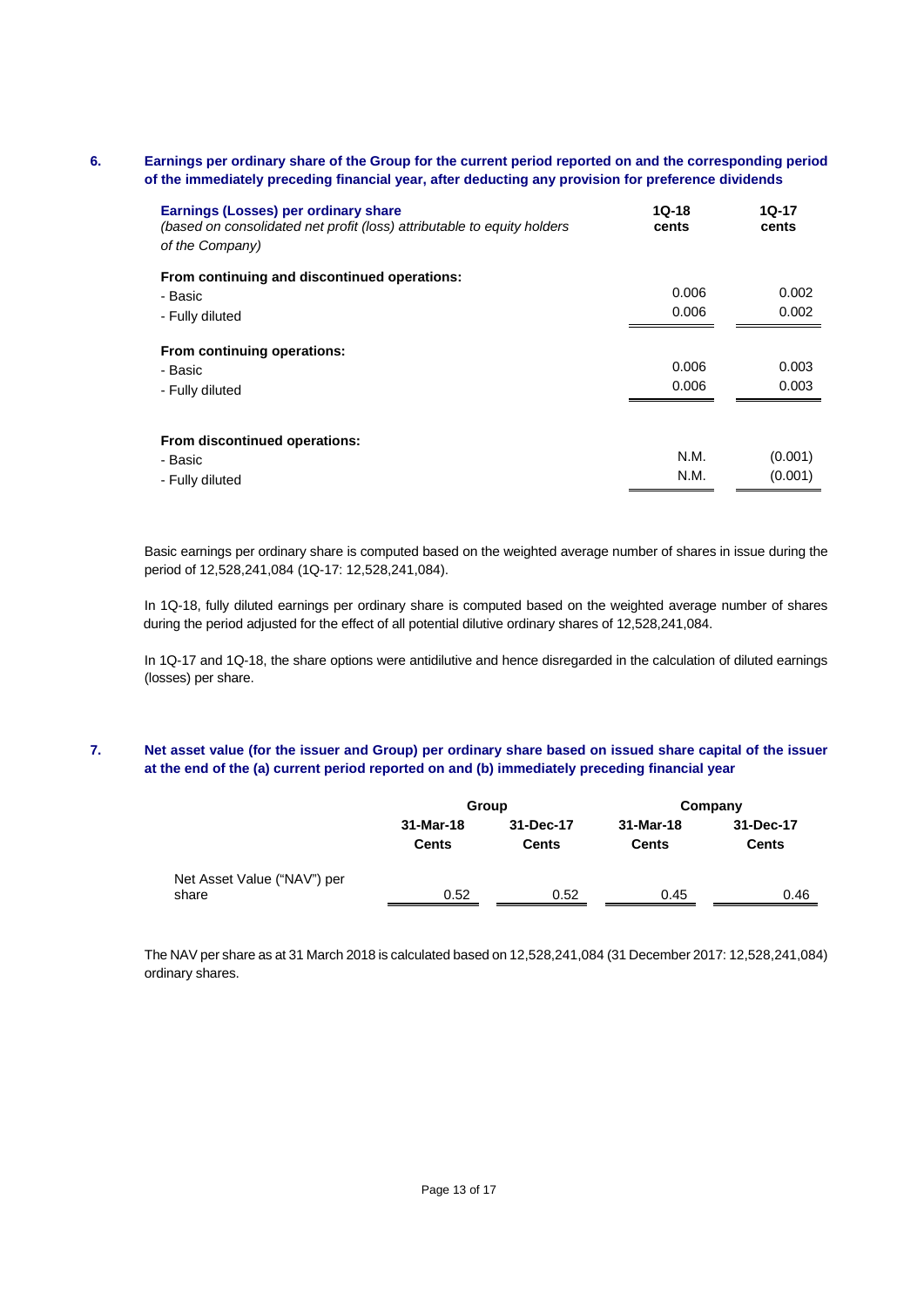**8. A review of the performance of the Group, to the extent necessary for a reasonable understanding of the Group's business. The review must discuss any significant factors that affected the turnover, costs, and earnings of the Group for the current financial period reported on, including (where applicable) seasonal or cyclical factors. It must also discuss any material factors that affected the cash flow, working capital, assets or liabilities of the Group during the current financial period reported on** 

#### **Revenue and Profit after income tax**

The Group's revenue increased by 3% from \$62.6 million in 1Q-17 to \$64.3 million in 1Q-18, mainly due to the increase in revenue from DMS business from \$53.2 million to \$56.4 million, with higher sales volume generated from its distribution operations. Revenue from DMS business increased by 6% compared to previous corresponding periods.

The increase in DMS revenue was offset by a 19% decline in AMS revenue from \$7.9 million in 1Q-17 to \$6.4 million in 1Q-18, mainly due to the reduction in repair volume.

Gross margins for AMS business however increased from 21% in 1Q-17 to 25% in 1Q-18, mainly due to higher supports from principals and revision of spare part cost in 1Q-18. However, gross margins for DMS business declined 1% from 8% in 1Q-17 to 7% in 1Q-18 while gross margins for DPAS business remained stable at 29%. Overall, the Group's gross margins decreased by 1% from 10% in 1Q-17 to 9% in 1Q-18.

Other income increased by \$0.4 million quarter-on-quarter, mainly pertained to interest income earned from loan extended to a third party of \$0.3 million and dividend income from investment securities of \$0.1 million.

Administrative expenses decreased by \$0.3 million from \$4.5 million in 1Q-17 to \$4.2 million in 1Q-18, mainly due to a decrease in staff cost.

Other operating expenses reduced by \$0.3 million quarter-on-quarter, mainly due to the decrease in rental expenses of \$0.1 million and foreign exchange movement of \$0.2 million.

The Group's registered a net profit of \$0.8 million in 1Q-18, reversing the net loss position of \$13,000 in 1Q-17. This was mainly attributable to the increase in other income and lower administrative and other operating expenses, despite lower gross margins generated in 1Q-18.

#### **Cash Flows**

On a quarter-on-quarter basis, the lower cash position in 2018 is mainly due to investment in marketable securities.

### **9. Where a forecast, or a prospect statement, has been previously disclosed to shareholders, any variance between it and the actual results**

Not applicable

### **10. A commentary at the date of the announcement of the competitive conditions of the industry in which the Group operates and any known factors or events that may affect the Group in the next reporting period and the next 12 months**

The Group recorded higher revenue and profitability in 1Q-2018 (*Cf.* 1Q-2017). This was made possible by continuing to maintain cost awareness and thus achieving lower administrative and other operating expenses.

The Group's core operations, AMS, DMS and DPAS expect to deliver positive results in the year, though we expect increasing competition in the telecommunication market with new entrants in the market.

The Group expects contributions from the investment division barring any major headwinds in economy and equity markets.

 Company's shareholders approved the proposed rights cum warrants issue and the diversification of the Group's core businesses to include investments and property business in the EGM held on 27 April 2018. The proposed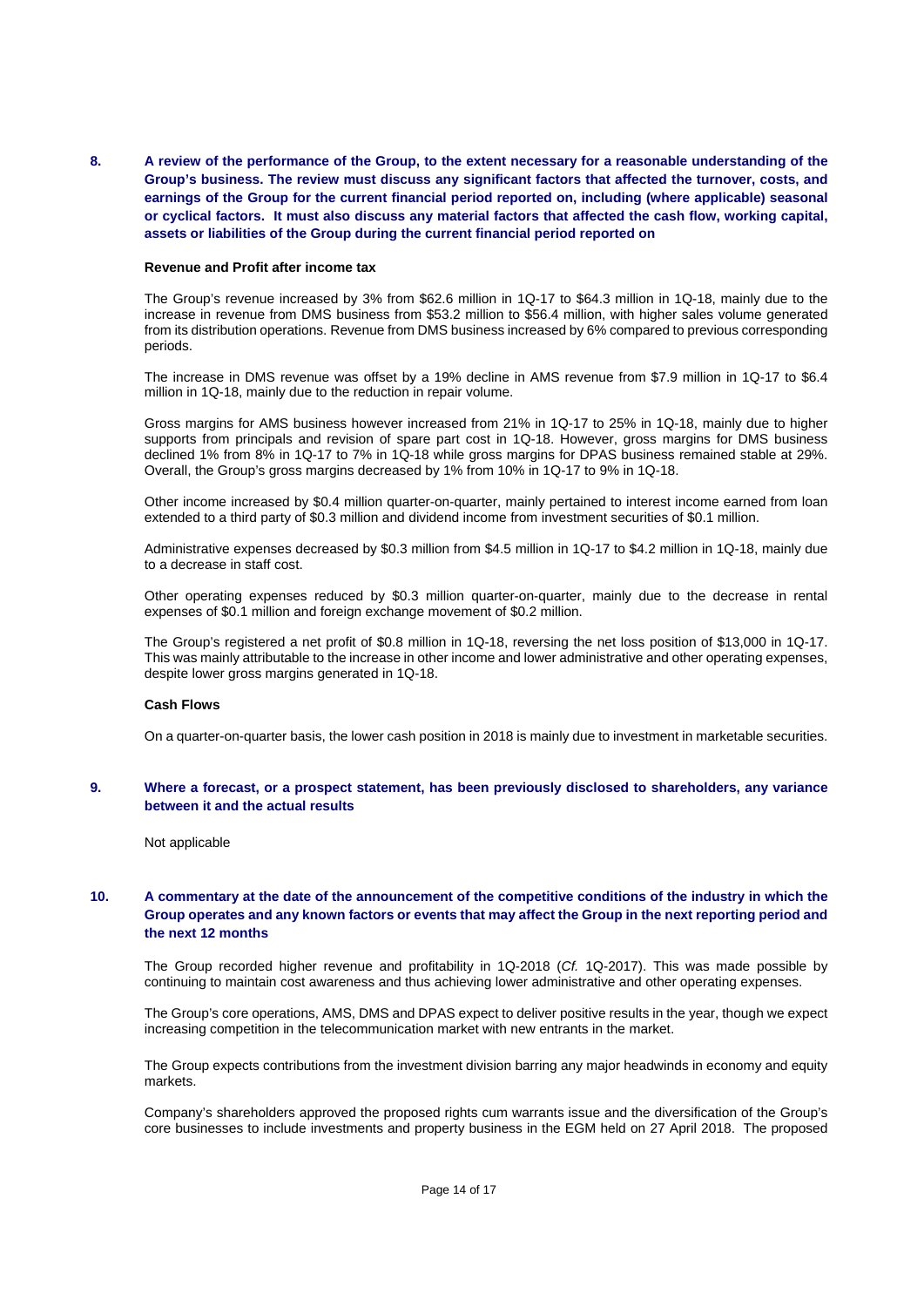rights cum warrants issue is expected to be completed in late 2Q-18. The Group looks forward to embark on the journey of its future growth and transformation, powered by the funds from the proposed rights cum warrants issue.

 The Group will continue to explore potential investment opportunities to strengthen its performance and to generate improved profits.

## **11. Dividend**

### *(a) Current Financial Period Reported On*

Any dividend declared for the current financial period reported on?

None

### *(b) Corresponding Period of the Immediately Preceding Financial Year*

Any dividend declared for the corresponding period of the immediately preceding financial year?

None

# *(c) Date payable*

Not applicable

### *(d) Books closure date*

Not applicable

## **12. If no dividend has been declared/recommended, a statement to that effect**

No dividend has been declared or recommended for the period.

### **13. Interested Person Transactions**

| Name of interested person    | Aggregate value of all          | Aggregate value of all   |
|------------------------------|---------------------------------|--------------------------|
|                              | interested person transactions  | interested person        |
|                              | during the financial year under | transactions conducted   |
|                              | review (excluding transactions  | under shareholders'      |
|                              | less than \$100,000 and         | mandate pursuant to Rule |
|                              | transactions conducted under    | 920 of the SGX Listing   |
|                              | shareholders' mandate           | Manual (excluding        |
|                              | pursuant to Rule 920 of the     | transactions less than   |
|                              | <b>SGX Listing Manual)</b>      | \$100,000)               |
|                              |                                 |                          |
|                              | \$'000                          | \$'000                   |
| Pacific Organisation Pte Ltd |                                 |                          |
| - Rental expenses            | 101                             |                          |
|                              |                                 |                          |
|                              |                                 |                          |
|                              |                                 |                          |
|                              |                                 |                          |

Mr Ong Ghim Choon (Director and Chief Executive Officer of the Company) and his associate own a majority of the shares of Pacific Organisation Pte Ltd.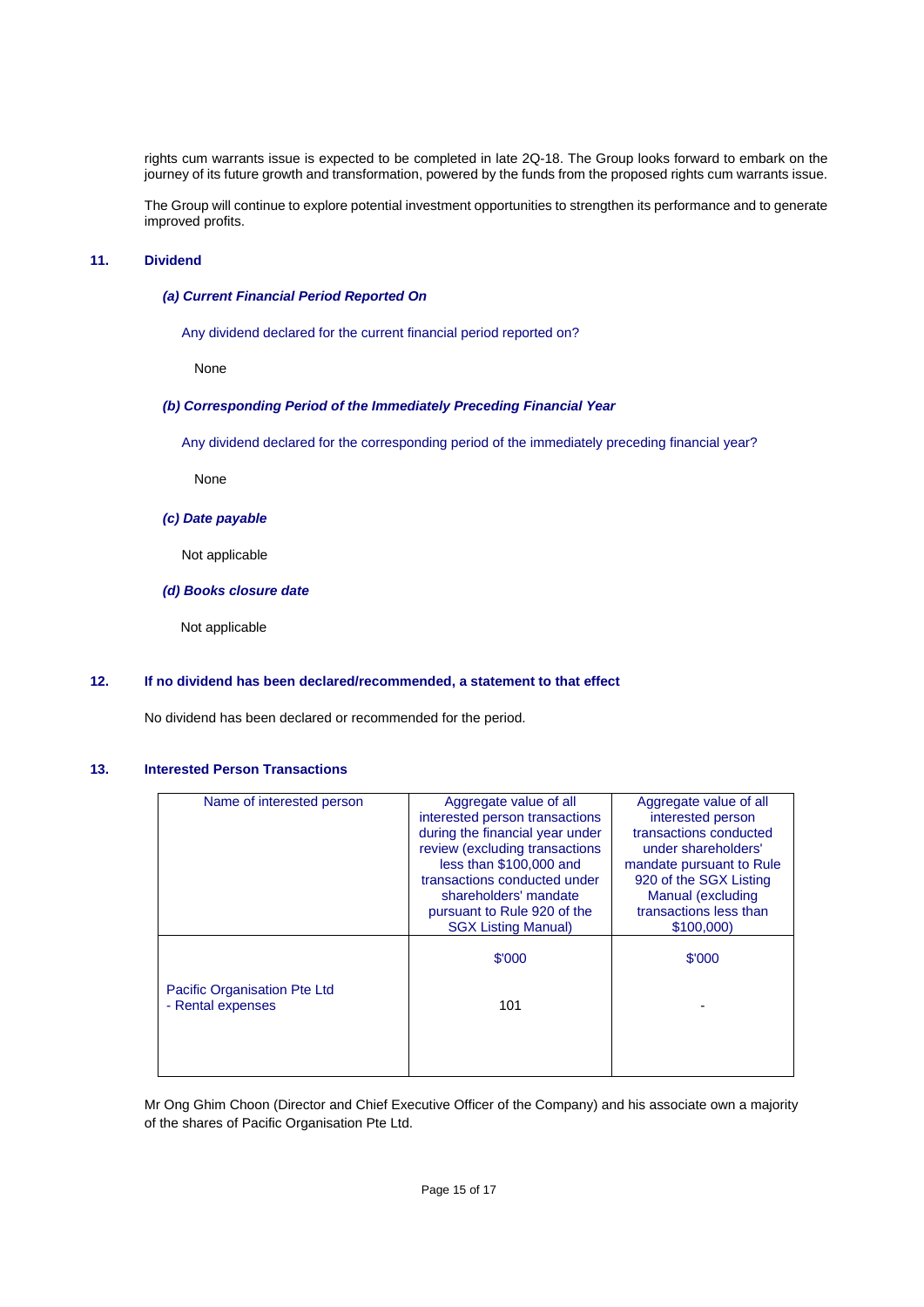# **14. Confirmation of Undertakings under Rule 720(1) of the Listing Manual**

The Company has procured undertakings from all its directors and executive officers (in the format set out in Appendix 7.7) under Rule 720(1) of the Mainboard Rules.

# **BY ORDER OF THE BOARD**

**Ong Ghim Choon Chief Executive Officer** 

**11 May 2018**